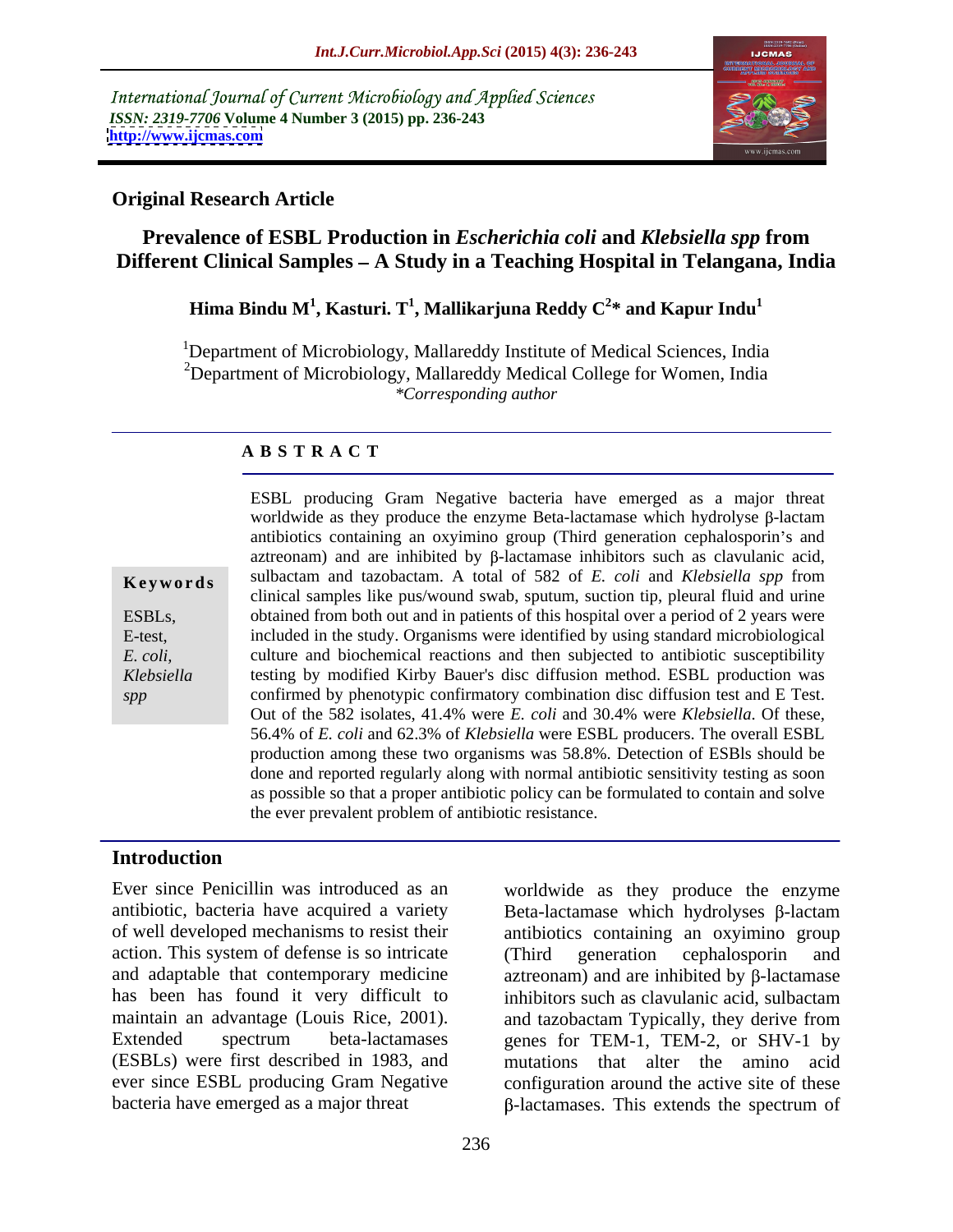hydrolysis by these enzymes. An increasing several community-acquired pathogens that number of ESBLs not of TEM or SHV commonly cause urinary tract infections and lineage have recently been described diarrhea have also been found to be ESBL (Paterson and Bonomo, 2005). ESBLs are producers. These include *Escherichia coli*, usually plasmid-mediated  $\beta$ -lactamases, Salmonella, Shigella and Vibrio cholera most commonly found in *Klebsiella* (Paterson and Bonomo, 2005; Pitout, 2005; *pneumoniae*, *Escherichia coli* and other Doi, 2007). In order to suppress the Gram-negative bacilli (Ankur Goyal *et al.,* emergence and spread of drug-resistant 2009). They have also been found in bacteria in our hospital, we feel it is very *Pseudomonas aeruginosa, Proteus* important to be vigilant of the ESBL *mirabilis, Enterobacter, Serratia* producing organisms. Thus, we have *marcescens, Citrobacter, Morganella* conducted this study to demonstrate the *morganii, Shigella dysentriae* and prevalence of ESBLs among *Escherichia Burkholderia cepacia* (Macrae *et al.,* 2001; *coli* and *Klebsiella spp* in our geographical Wu et a., 2003; Gupta *et al.,* 2004).

Since its discovery, the number of ESBL variants has been constantly growing with at associated with multidrug resistance to other

Multiple outbreaks of ESBL-producing were identified by using standard Enterobacteriaceae in intensive care units microbiological culture and biochemical (ICUs) and increased rates of illness and reactions and then subjected to antibiotic death, especially in neonatal ICUs, have susceptibility testing by modified Kirby been reported (Pagani *et al.,* 2002; Singhal *et al.,* 2005).Physical contact is the most Hinton agar plates using antibiotic discs likely mode of transmission. The Ampicillin (10µg), Amikacin (30µg), gastrointestinal tract of colonized or infected Gentamicin (10µg), Ciprofloxacin (5µg), patients is the most frequent reservoir. Cefepime (30µg), Cefadroxil(30µg), Several studies indicate that transient Ceftadizime  $(30\mu g)$ , Cefotaxime $(30\mu g)$ , carriage of bacteria on the hands of Imipenem (10µg), Piperacillin-tazobactum healthcare workers (HCWs) may lead to (100µg/10µg), Cefoxitin (30µg), Aztreonam transmission to patients (Dichen, 2009). (30µg), Cefoperazone – Sulbactum Enterobacteriaceae, especially *Klebsiella* (z75/10µg), Ceftadizime - Clavulanic acid *spp*.-producing ESBLs such as SHV and (30/10µg), Meropenem (10µg), Cefuroxime TEM types, have been established since the (30µg), Ceftriaxone (30µg), Cefoperazone 1980s as a major cause of hospital-acquired

237

-lactam antibiotics susceptible to infections. However, during the late 1990s, commonly cause urinary tract infections and producers. These include *Escherichia coli, Salmonella, Shigella and Vibrio cholera* area.

# **Materials and Methods**

present more than 300 different ESBL The present study was carried out in the variants known (Louis Rice, 2001). The Department of Microbiology, Mallareddy ESBL producing bacteria are typically Institute of Medical Sciences, Hyderabad, drugs like Quinolones, Aminoglycosides *Klebsiella spp* from Clinical samples like because genes with these mechanisms of pus/wound swab, sputum, suction tip, resistance often reside on the same plasmid pleural fluid and urine obtained from both as the ESBL gene (Duttaroy, 2005; Araj, out and in patients of this hospital over a 2003). period of 2 years (September 2012 August Telangana. A total of 582 of *E. coli* and 2014) were included in the study. Organisms were identified by using standard Bauer's disc diffusion method on Mueller Ampicillin (10µg), Amikacin (30µg), Cefepime (30µg), Cefadroxil(30µg), Ceftadizime  $(30\mu g)$ ,  $(30\mu g)$ , Cefoperazone – Sulbactum (75µg), Amoxyclav (20/10µg).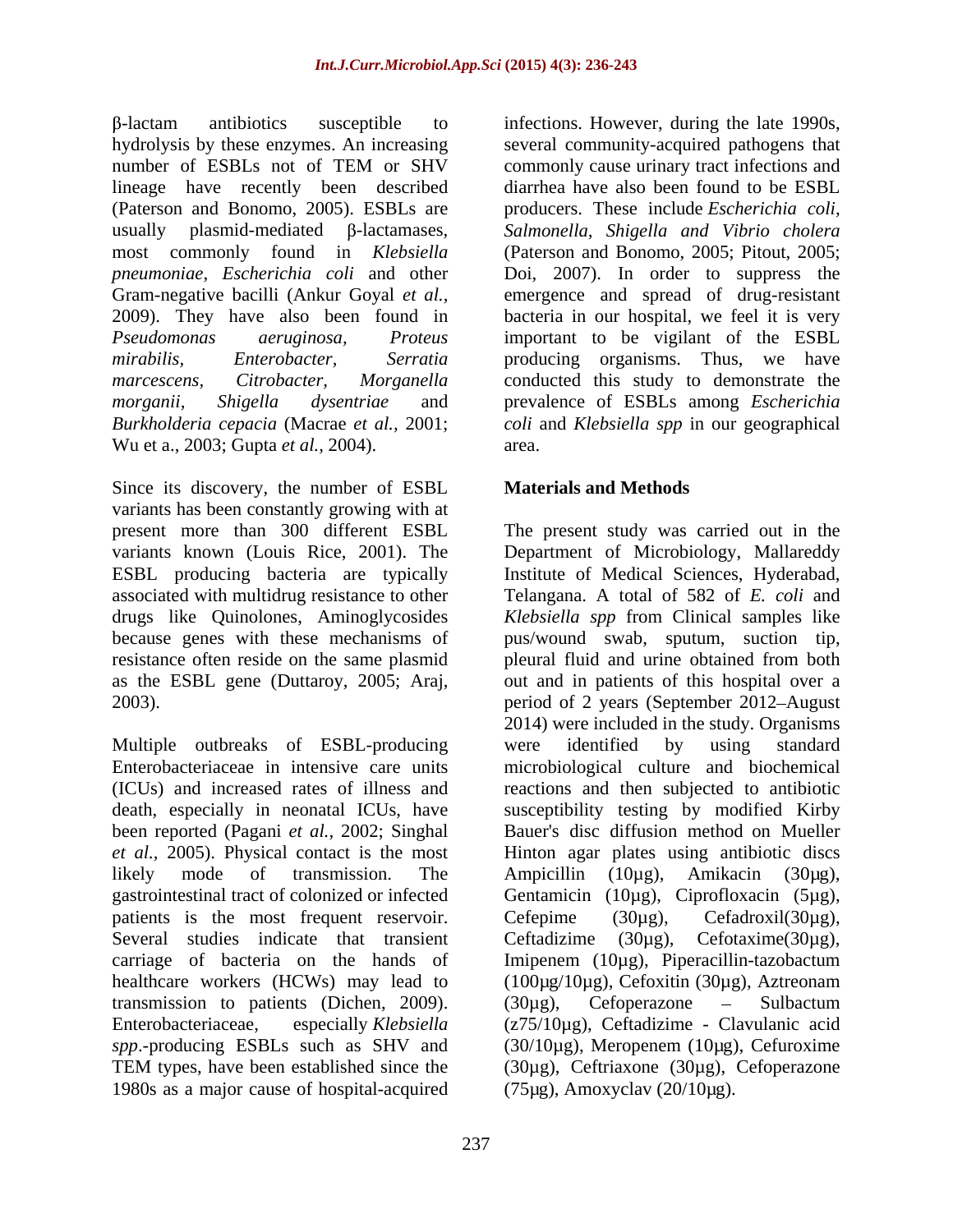### **Screening test for identification of potential ESBL producers**

such as Ampicillin (10µg), Cefadroxil was swabbed and allowed to dry at room  $(30\mu g)$ , Cefotaxime  $(30\mu g)$ , Ceftazidime temperature. An E-test strip with (30µg), Aztreonam (30µg) and Imipenem

The results were interpreted using the Cefadroxil<14mm, Ampicillin<13mm, and

(30 µg) and Ceftazidime - Clavulanic acid (30/10 µg) discs were placed Mueller Hinton Agar Plate at a distance of 25mm apart from centre to centre on the lawn culture of the test isolate, and incubated at  $35^{\circ}$ C for 18 to 24 hours (Fig. 1). The zone **Results and Discussion** differences in zone diameter, with or without Clavulanic acid, were measured. A Cut of the 582 isolates, 41.4% were E. coli positive result was indicated when there was and 30.4% were *Klebsiella* (Table 1). 56.4% an increase in  $>=5$ mm inhibition zone of *E. coli* were ESBL producers while more diameter around combination disc of than 60 % of Klebsiella showed ESBL Cefotaxime + Clavulanic acid Ceftazidime + production showing higher rates of esbl Clavulanic acid versus the inhibition zone production in *Klebsiella* (Table 2). Overall diameter around Cefotaxime and ESBL production among these two Ceftazidime disc alone, which confirmed ESBL production.

# **E- test**

Since, the use of more than one of the agents from HiMedia. The test was performed in for screening improves the sensitivity of the according to guidelines of the manufacturer. detection. The screening test was carried out In this method, a 90mm Mueller Hinton by Kirby-Bauer disc diffusion method on Agar plate was taken, 0.5 Mc Farlands Mueller Hinton Agar, using antibiotic discs standardized inoculum of the test organism (10µg), as per CLSI guidelines. Clavulanic acid at the other end in a following zones of inhibition: overnight. After overnight incubation, Ceftazidime<27mm, Aztreonam<15mm, results were interpreted. The minimum Imipenem>16mm. The isolate was interpreted as the point of intersection of the considered a potential ESBL producer, if it inhibition ellipse of bacterial growth with was found to be resistant to Cefotaxime, the MIC gradient on the E-test strip. The Ceftazidime or Aztreonam. It was then lowest concentration gradient which inhibits subjected to phenotypic confirmatory tests the bacterial growth is the MIC of the drug. to ascertain the diagnosis. The ratio of the Ceftazidime MIC and **Phenotypic** confirmatory combination or greater than 8 indicated the presence of **disc diffusion test (PCCDDT)** ESBL. The presence of Extended-spectrum Cefotaxime (30 µg) and Cefotaxime - appearance of phantom zone below, or Clavulanic acid (30/10 µg) and Ceftazidime deformation of Ceftazidime inhibition Confirmation was done by E-test procured was swabbed and allowed to dry at room temperature. An E-test strip with Ceftazidime at one end, and Ceftazidime + concentration gradient, was placed on the lawn culture plate and incubated at  $35^{\circ}$ C  $\rm{^{0}C}$ inhibitory concentration (MIC) was the MIC gradient on the E-test strip. The lowest concentration gradient which inhibits Ceftazidime + Clavulanic acid MIC equal to betalactamases was confirmed by the ellipse or when Clavulanate caused a more than or equal to three doubling concentration decrease (ratio of more than 8) in the MIC values of Ceftazidime.

# **Results and Discussion**

Out of the 582 isolates, 41.4% were *E. coli* and 30.4% were *Klebsiella* (Table 1). 56.4% than 60 % of *Klebsiella* showed ESBL organisms was 58.8%.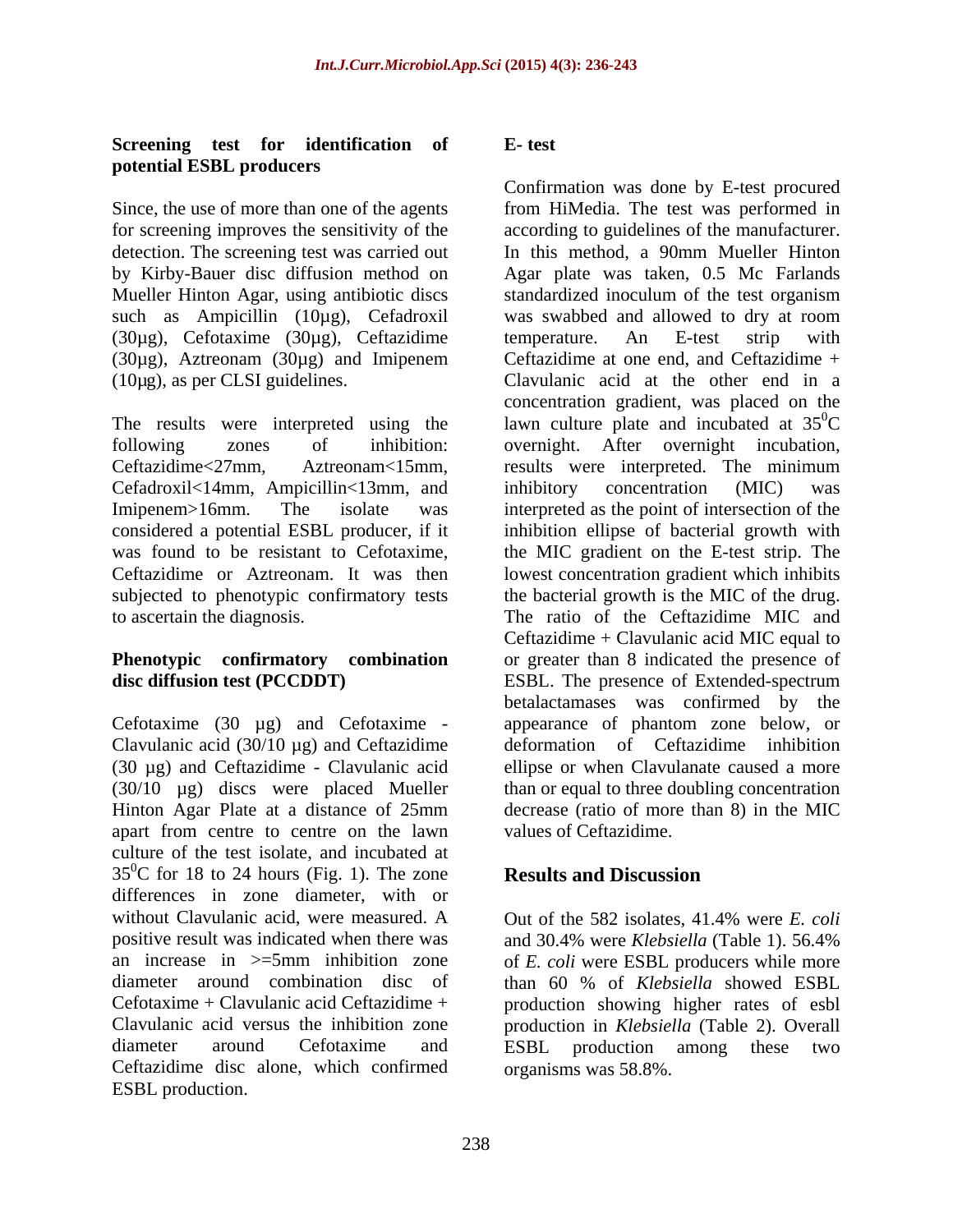Extended-spectrum  $\beta$ -lactamases (ESBLs) are a group of plasmid-mediated, diverse, ESBL-producing isolates were found in 75% complex and rapidly evolving enzymes that are posing a major therapeutic challenge (23 Moland *et al.,* 2002) while in other today in the treatment of hospitalized and studies around USA, 4.2–44% of Klebsiella community-based patients. Infections due to spp were found to be ESBL producers (24- ESBL producers range from uncomplicated 26 Saurian's *et al.*, 2000; Mathai *et al.*, urinary tract infections to life-threatening 2001; Winokur *et al.,* 2001). Spain has seen sepsis. They share the ability to hydrolyze a prevalence of 20.8% (27 Romero *et al.*, third-generation cephalosporins and 2007), Taiwan 28.4% (28 Kuo et al. 2007), aztreonam and yet are inhibited by Turkey 78.6% (29 Hos oglu *et al.*, 2007), clavulanic acid. In addition, ESBL producing organisms exhibit co-resistance to many other classes of antibiotics, resulting in limitation of therapeutic option (Deepti This data only shows Extended spectrum Rawat and Deepthi Nair, 2010). Beta lactamases are very much prevalent Carbapenems are now the choice of drugs for such ESBL producers. Although a few only increasing as time goes by. Not only studies have reported on the prevalence of ESBL producers in Indian hospitals, ESBL with different geographical regions. In each producing bacteria have evolved in several of these areas and many more which were hospitals all over the country. In India, the reported, the choice for treatment as very prevalence rate varies in different limited due to the antibiotic resistance to institutions from 28 to 84 % (Das *et al.,* 2009).

the urine samples. This could be because of in Europe, over 74% of *Klebsiella* e spp. from intensive care units harbored ESBLs (22, Günseren *et al.,* 1999).

Moland and colleagues have shown that of 24 medical centers in the United States studies around USA, 4.2–44% of *Klebsiella* a prevalence of 20.8% (27 Romero *et al.,* 2007), Taiwan 28.4% (28 Kuo et al, 2007), Turkey 78.6% (29 Hos¸oglu *et al.,* 2007), Algeria 20% (30 Messai *et al.,* 2008) and China 51% (31 Xiong *et al.,* 2002).

throughout the world and this seems to be are they predominantly present but also vary multiple drugs.

In our study, we have also reported a many clinical laboratories probably because prevalence of 58.8% of ESBLs which is of a of lack of awareness of their importance and very high concern. *E. coli* has shown a of efficient methods to detect them. They prevalence of 56.4%, majority of it being in also lack the resources needed to curb the the injudicious use of drugs for urinary tract probably the reason as to why there is a infections. *Klebsiella* has shown a continuous rise of newer bacteria with prevalence of 62.3% which is similar to multidrug resistance and their therapeutic studies conducted by Ankur Goyal *et al.* failure to respond to this spread. The (2009) showing a prevalence of 66.7% for *Klebsiella*. Other studies from in and around India are shown in table 3. In the global sometimes resulting in fatalities. Therefore, scenario also, there has been a steady the detection of ESBls should be done and increase in the emergence of ESBIs since its reported regularly along with normal first report in 1983. In a 1997-1998 survey antibiotic sensitivity testing as soon as possessed ESBLs (11, Paterson and can be formulated to contain and solve the Bonomo, 2005). In Turkey, 58% *Klebsiella* ever prevalent problem of Antibiotic ESBls are not tested on regular basis in spread of the resistance mechanisms. This is consequence of this is avoidable inappropriate and wrong treatment possible so that a proper Antibiotic Policy resistance.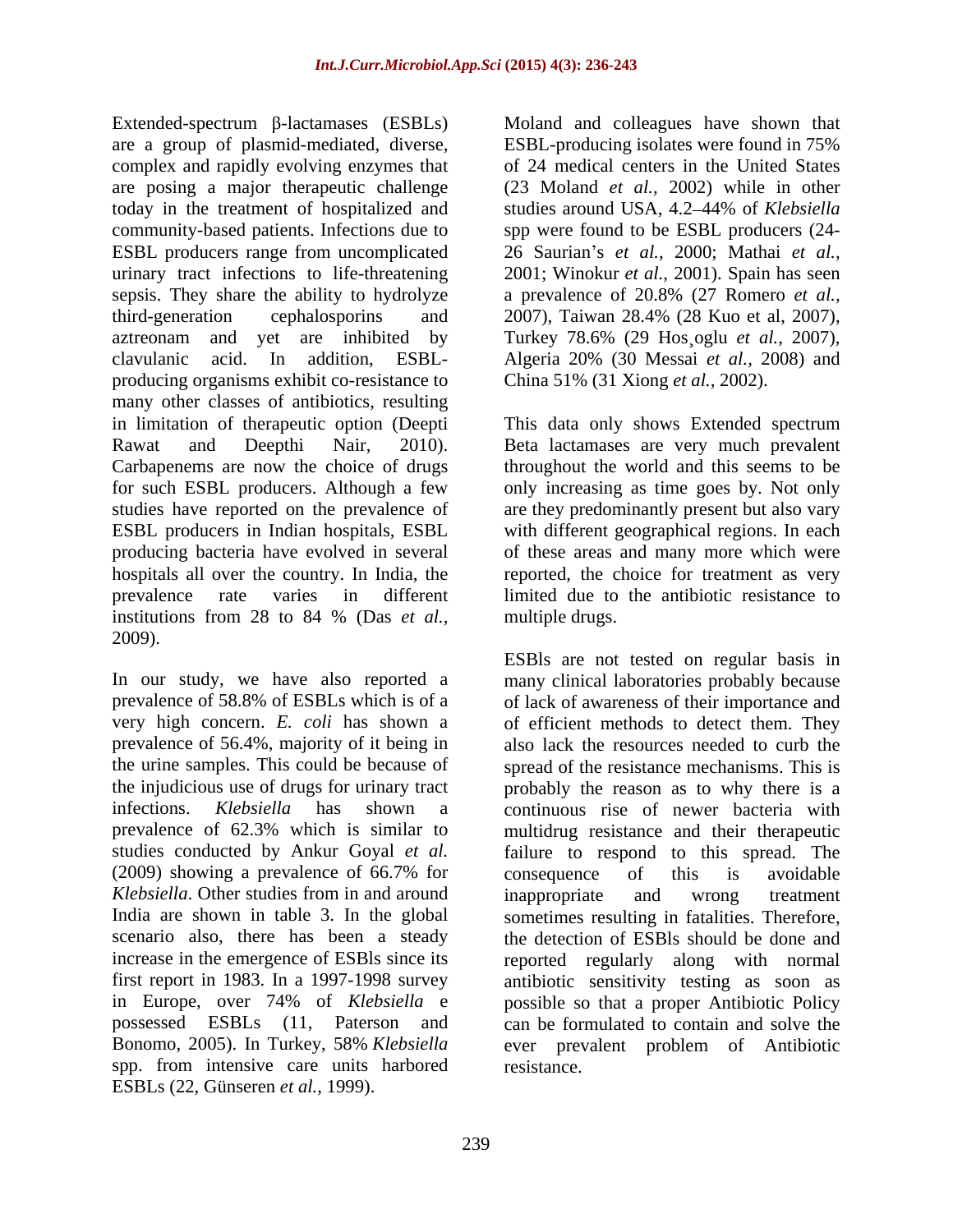#### *Int.J.Curr.Microbiol.App.Sci* **(2015) 4(3): 236-243**

| <b>Isolate</b>     | Number | percentage |
|--------------------|--------|------------|
|                    |        |            |
| $E. \text{ } coli$ | 346    | 41.4%      |
| Klebsiella         | 236    | 30.4%      |

#### **Table.1** Total number of *E. coli* and *Klebsiella spp*

#### **Table.2** No of ESBL and NON ESBL producers

| Isolate    | No of ESBL   %       |                         |                             | No of ESBL non   %    |
|------------|----------------------|-------------------------|-----------------------------|-----------------------|
|            | producers            |                         | producers                   |                       |
| E. coli    | $\sqrt{10}$<br>1 J J | $\sqrt{56}$ $\sqrt{40}$ | $\vert$ 151                 | 43.6%                 |
| Klebsiella | $\vert$ 147          | 62.3%                   |                             | 37.7%                 |
| Total      | $\sqrt{342}$<br>ີ⊤∠  | 58.8%                   | $\bigcap$ $\bigcap$<br>▏∠┱∠ | $11.20\%$<br>$+1.270$ |

**Table.3** ESBL producers among *E. coli* and *Klebsiella* in other studies

| Author                             | $\frac{1}{2}$ % of ESBLs |            |
|------------------------------------|--------------------------|------------|
|                                    | In $E.$ coli             | Klebsiella |
| Our study                          | 56.4%                    | 62.3%      |
| Ankur Goyal et al. (2009)          | 63.6%                    | 66.7%      |
| Dichen et al. $(2009)$             | 26%                      | 57%        |
| Jain <i>et al.</i> $(2003)$        | 63.6%                    | 86.6%      |
| Gaurav Dalela (2012)               | 73.5%                    | 58.1%      |
| Sarojamma and Ramakrishna (2011) - |                          | 17%        |
| Anil Chander and Shrestha (2013)   | 13.51%                   | 16.55%     |
| Sasirekha (2013)                   | 52.8%                    | 45.1%      |

**Figure.1** Phenotypic confirmatory test by combination of disc diffusion test



Phenotypic confirmatory test of an extended spectrum Beta lactamase producing strains using combination disk: Cefotaxime (CTX) (30 µg) and Cefotaxime - Clavulanic acid (CEC) (30/10 µg) and Ceftazidime (CAZ) (30 µg) and Ceftazidime - Clavulanic acid (CAC) (30/10 µg)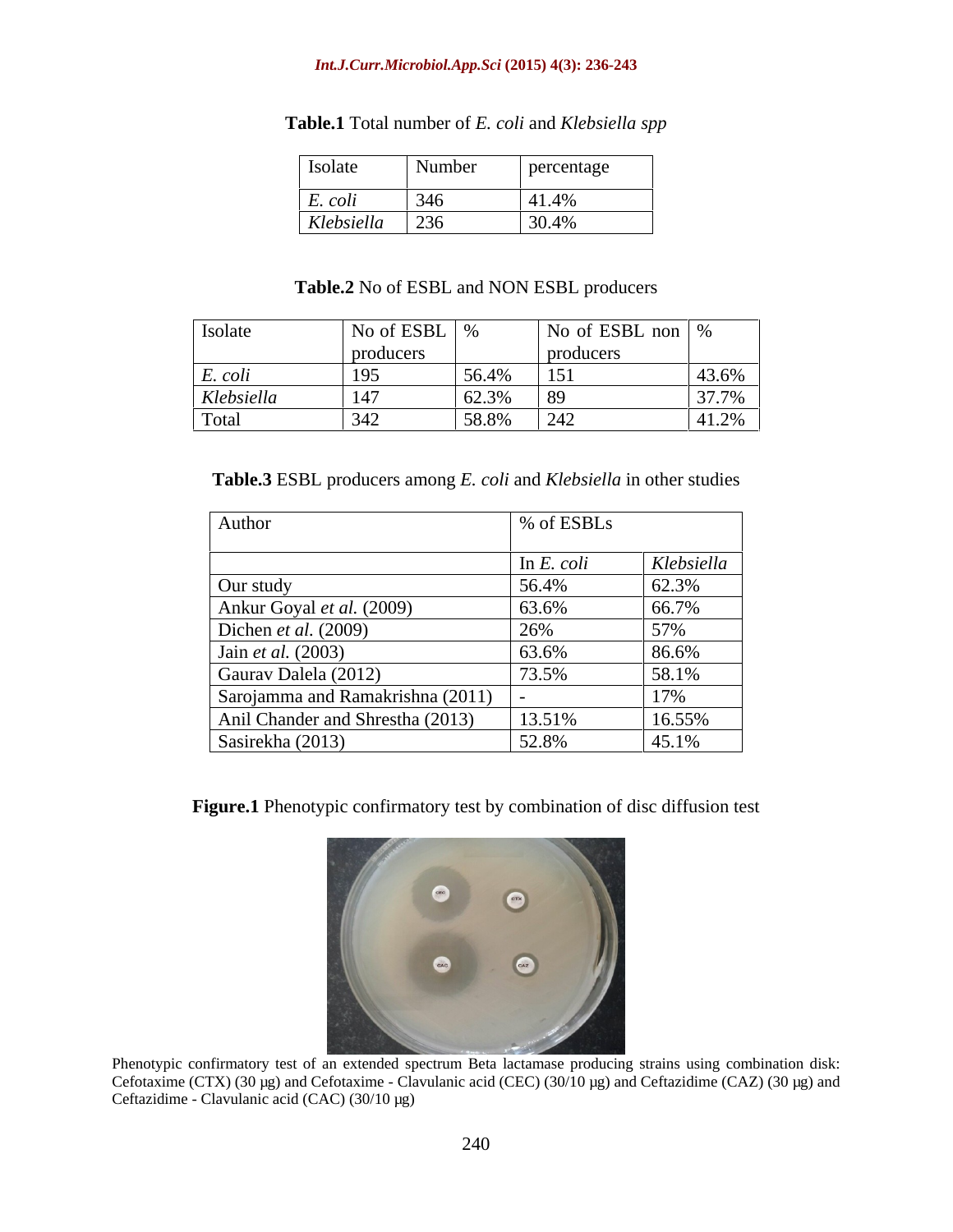### **Figure.2** Epsilometer test (E-Test)



Confirmatory test of an extended spectrum Beta lactamase producing strains using Epsilometer test (E-test): Ceftazidime (CAZ) and Ceftazidime - Clavulanic acid (CAC)

- *pneumoniae* urinary isolates in a *Infect. Dis.*, 1(2): 87–92.
- 
- beta lactamases. *BMJ,* 327: 1209
- 
- Deepti Rawat, Deepthi Nair, 2010. Diag. Res., 6(2): 182–187.

**References** *Infect. Dis.,* 2010 Sep-Dec; 2(3): 263–274.

- Anil Chander and Chandrika Devi Shrestha, Dichen, C.T., Shyamasree, D., Lune, A., 2013. Prevalence of extended Ranbir, P., Takehellambhem, S., spectrum beta lactamase producing Singh, K. 2009. ESBL detection in *Escherichia coli* and *Klebsiella*  GNB of nosocomial origin. *J. Global Infect. Dis.,* 1(2): 87–92.
- tertiary care hospital in Kathmandu, Doi, Y., Adams, J., O Keefe, A., Quereshi, Nepal. *BMC Res. Notes,* 6: 487. Z., Ewan, L., Paterson, D.L. 2007. Ankur Goyal, K.N., Prasad, Amit Prasad, Sapna Gupta, Ujjala Ghoshal, Archana Ayyagari, 2009. Extended United States. *Emerg. Infect. Dis.,*  $spectrum$   $\beta$ -lactamases in [serial on the Internet] Available Escherichia coli & *Klebsiella*  pneumoniae & associated risk.  $nt/13/7/1121$ .htm [last cited on 2007] Community-acquired extended spectrum b-lactamase producers, [serial on the Internet] Available from: <http://www.cdc.gov/EID/conte> <nt/13/7/1121.htm> [last cited on 2007]
- *Indian J. Med. Res.,* 129: 695 700. Duttaroy, B., Mehta, S. 2005. Extended- Araj, G.P., Jumana, N., Samaha-Kfoury, 2003. Recent developments in beta clinical isolates of Klebsiella lactamases and Extended-spectrum pneumonia and *Escherichia coli*. 1213. spectrum beta lactamases (ESBL) in clinical isolates of *Klebsiella Indian J. Pathol. Microbiol.,* 48: 45 48.
- Das, A., Ray, P., Garg, R., Kaur, B. 2009. Gaurav Dalela, 2012. Prevalence of Extended spectrum beta-lactamase production in Gram negative bacterial isolates from cases of septicemia. *J. Global Infect. Dis.,* isolates in a tertiary care hospital at 1(2): 87 92. Jhalawar, Rajasthan, India. *J. Clin.* Gaurav Dalela, 2012. Prevalence of Extended Spectrum Beta Lactamase (ESBL) producers among gram negative bacilli from various clinical *Diag. Res.,* 6(2): 182–187.
	- Extended-spectrum β-lactamases in Günseren, F., Mamikoğlu, L., Oztürk, S., Gram negative bacteria. *J. Global* Yücesoy, M., Biberoğlu, K., Yuluğ,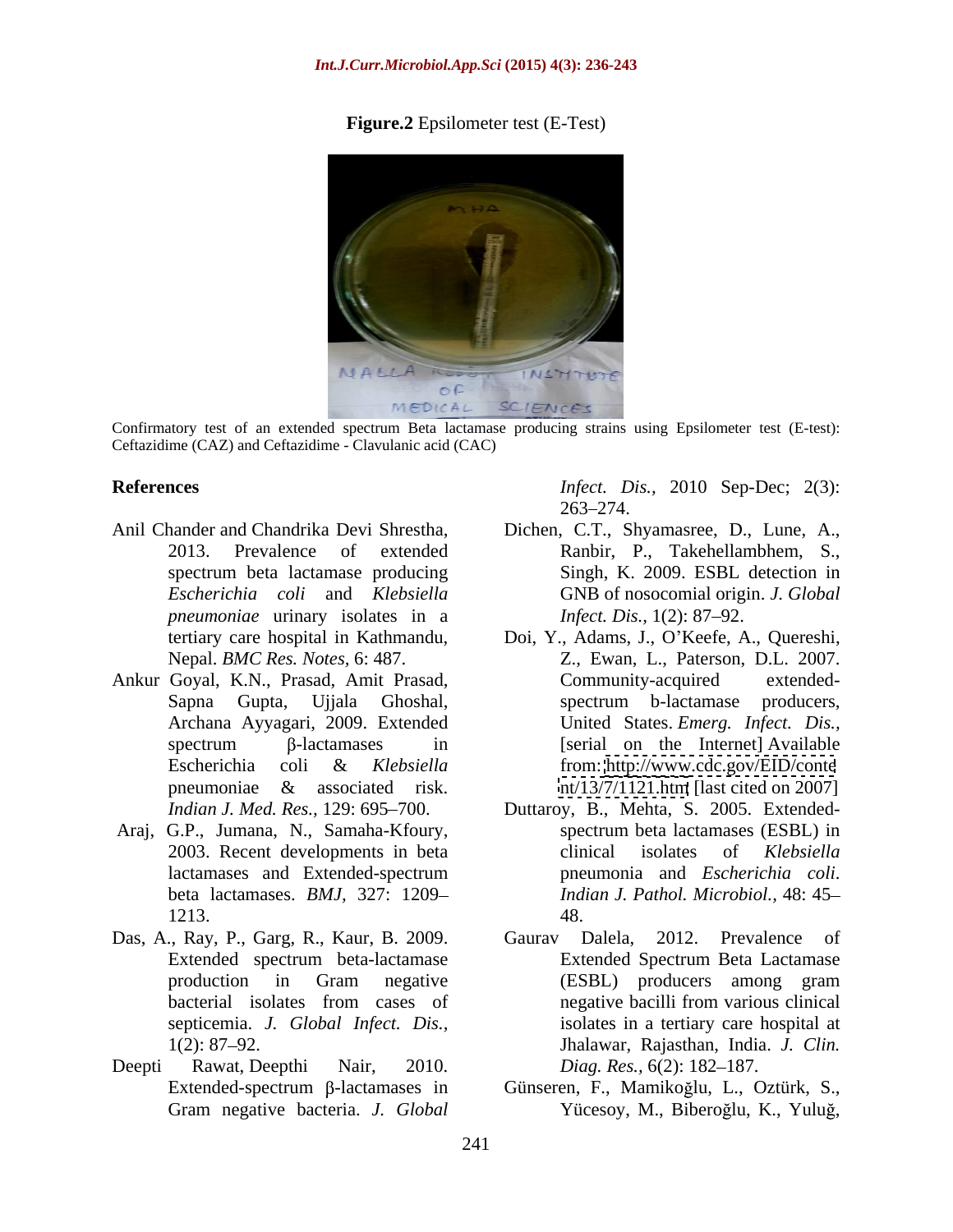Kocagöz, S., Unal, S., Cetin, S.,

- Gupta, A., Della-Latta, P., Todd, B., San
- Hos¸oglu, S., Gundes, S., Kolayli, F., *et al.*
- Jain, A**.**, Roy, I**.**, Gupta, M.K**.**, Kumar, bacteria in septicaemic neonates in a
- Kuo, K.C., Shen, Y.H., Hwang, K.P. 2007. *J. Microbiol. Immunol. Infect.,* 40(3):
- Louis Rice, 2001. Evolution and clinical Extended-spectrum  $\beta$ -lactamases: A beta-lactamases. *Chest,* 119: 391S- 396S.
- N., Doğanay, M., Sümerkan, B., Macrae, M.B., Shannon, K.P., Rayner, Calangu, S., Köksal, I., Leblebicioğlu, H., Günaydin, M. outbreak on a neonatal unit of two 1999. A surveillance study of strains of multiple antibiotic resistant antimicrobial resistance of gram- *Klebsiella* pneumoniae controllable negative bacteria isolated from only by ward closure. J. Hosp. intensive care units in eight hospitals *Infect.*, 49: 183–92. doi: in Turkey. *J. Antimicrob.* D.M., Kaiser, A.M., Hoffman, P.N., French, G.L. 2001. A simultaneous only by ward closure. *J. Hosp. Infect.,* 49: 183–92. doi: 10.1053/jhin.2001.1066.
- *Chemother.,* 43(3): 373–8. Mathai, D., Lewis, M.T., Kugler, K.C., Gabriel, P., Haas, J., Wu, F., *et al.* Antibacterial activity of 41 2004. Outbreak of extended- antimicrobials tested against over spectrum beta-lactamase-producing 2773 bacterial isolates from *Klebsiella* pneumoniae in a neonatal intensive care unit linked to artificial pneumonia: I-results from the nails. *Infect. Control Hosp. Epidemiol.*, 25: 210–5. doi: program (North America, 1998). 10.1086/502380. *Diag. Microbiol. Infect. Dis.,* 39(2): Pfaller, M.A., Jones, R.N. 2001. Antibacterial activity of 41 2773 bacterial isolates from hospitalized patients with pneumonia: I-results from the SENTRY antimicrobial surveillance program (North America, 1998). 105–116.
- 2007. Extended-spectrum beta-Messai, Y., Iabadene, H., Benhassine, T., *et*  lactamases in ceftazidime-resistant al. 2008. Prevalence and Escherichia coli and *Klebsiella*  pneumoniae isolates in Turkish spectrum  $\beta$ -lactamases in Klebsiella hospitals. *Indian J. Med. Microbiol.,* pneumoniae in Algiers hospitals 25(4): 346–350. (Algeria). Pathologie Biologie, *al.* 2008. Prevalence and characterization of extended spectrum β-lactamases in *Klebsiella* (Algeria). *Pathologie Biologie,* 56(5): 319–325.
- M**.**, Agarwal, S.K. 2003. Prevalence Moland, E.S., Black, J.A., Ourada, J., of extended-spectrum betalactamase-producing Gram-negative Thomson, K.S. 2002. Occurrence of tertiary care hospital. *J. Med. Microbiol.,* 52(Pt 5): 421–5. hospitals. Antimicrob. Agents Reisbig, M.D., Hanson, N.D., newer beta-lactamases in *Klebsiella*  pneumoniae isolates from 24 U.S. hospitals. *Antimicrob. Agents Chemother.,* 46(12): 3837–42.
- Clinical implications and risk factors Pagani, L., Migliavacca, R., Pallecchi, L., of extended-spectrum betalactamaseproducing *Klebsiella*  pneumoniae infection in children: a Rossolini, G.M. 2002. Emerging casecontrol retrospective study in a medical center in southern Taiwan. <br>in Proteus mirabilis. *J. Clin.* Matti, C., Giacobone, E., Amicosante, G., Romero, E., extended-spectrum beta-lactamases in Proteus mirabilis. *J. Clin. Microbiol.,* 40: 1549–1552.
- 248 254. Paterson, D.L., Bonomo, R.A. 2005. importance of Extended-spectrum clinical update. Clin. Microbiol. Extended-spectrum  $\beta$ -lactamases: A clinical update. *Clin. Microbiol. Rev.*, 18: 657–86.